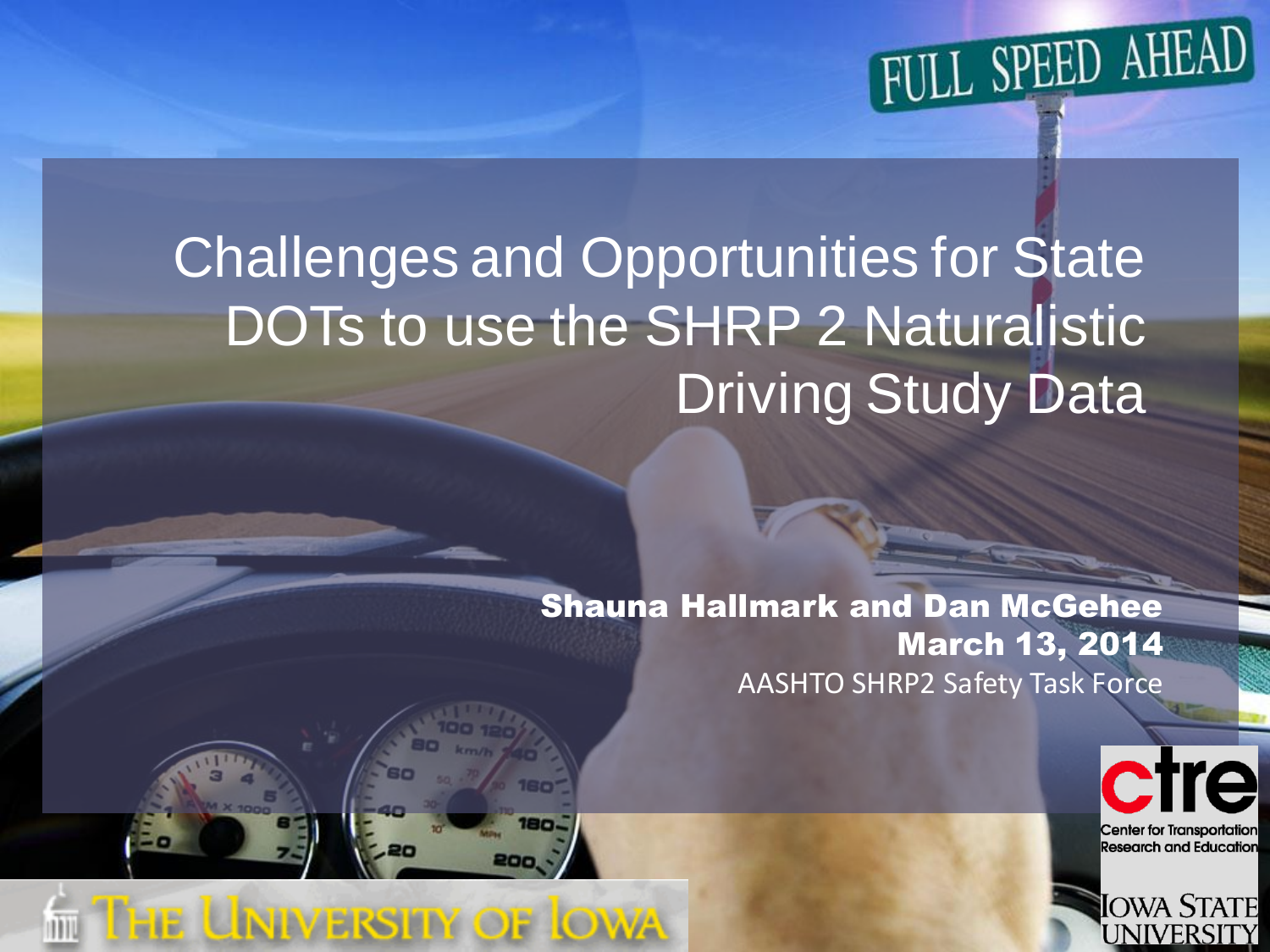# **SHRP 2 S08d: Rural Curves**

- ❖Assess the relationship between driver behavior and characteristics, roadway factors, environmental factors, and likelihood of lane departures using NDS and roadway data
	- **Develop models to quantify the relationship between** driver behavior and the roadway environment
	- Focus on curves on rural 2-lane paved roadways

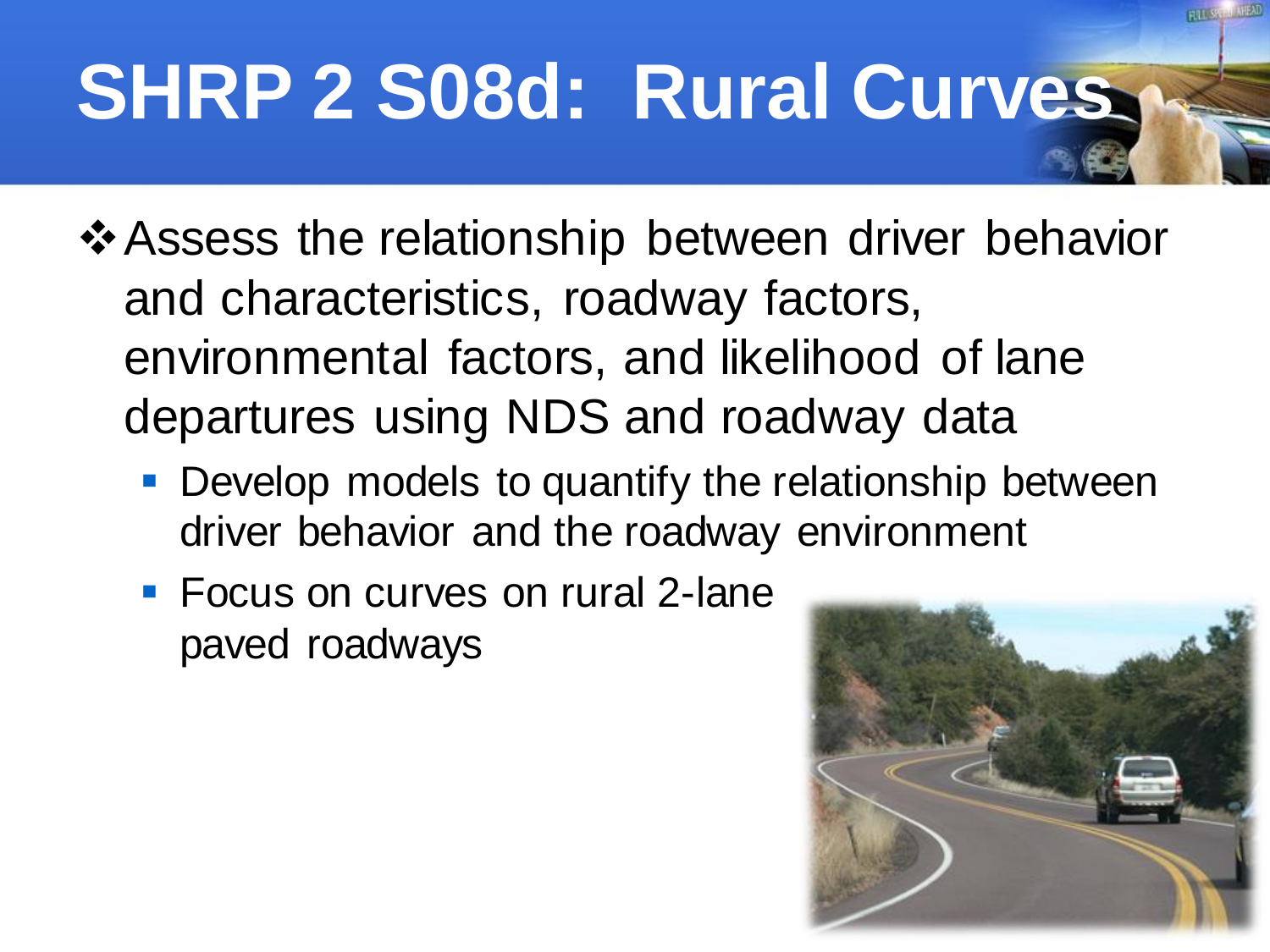## **SHRP 2 S08d – Research Questions**



- ❖Define curve area of influence
	- When do drivers begin reacting to the curve (implications for sign placement, sight distance)
- ❖Define relationship between driver distraction, other driver, roadway, and environmental characteristics and risk of lane departure
	- **Impact of countermeasures**
	- Impact of specific roadway features (i.e. radius)
	- **Impact of distraction/driver characteristics**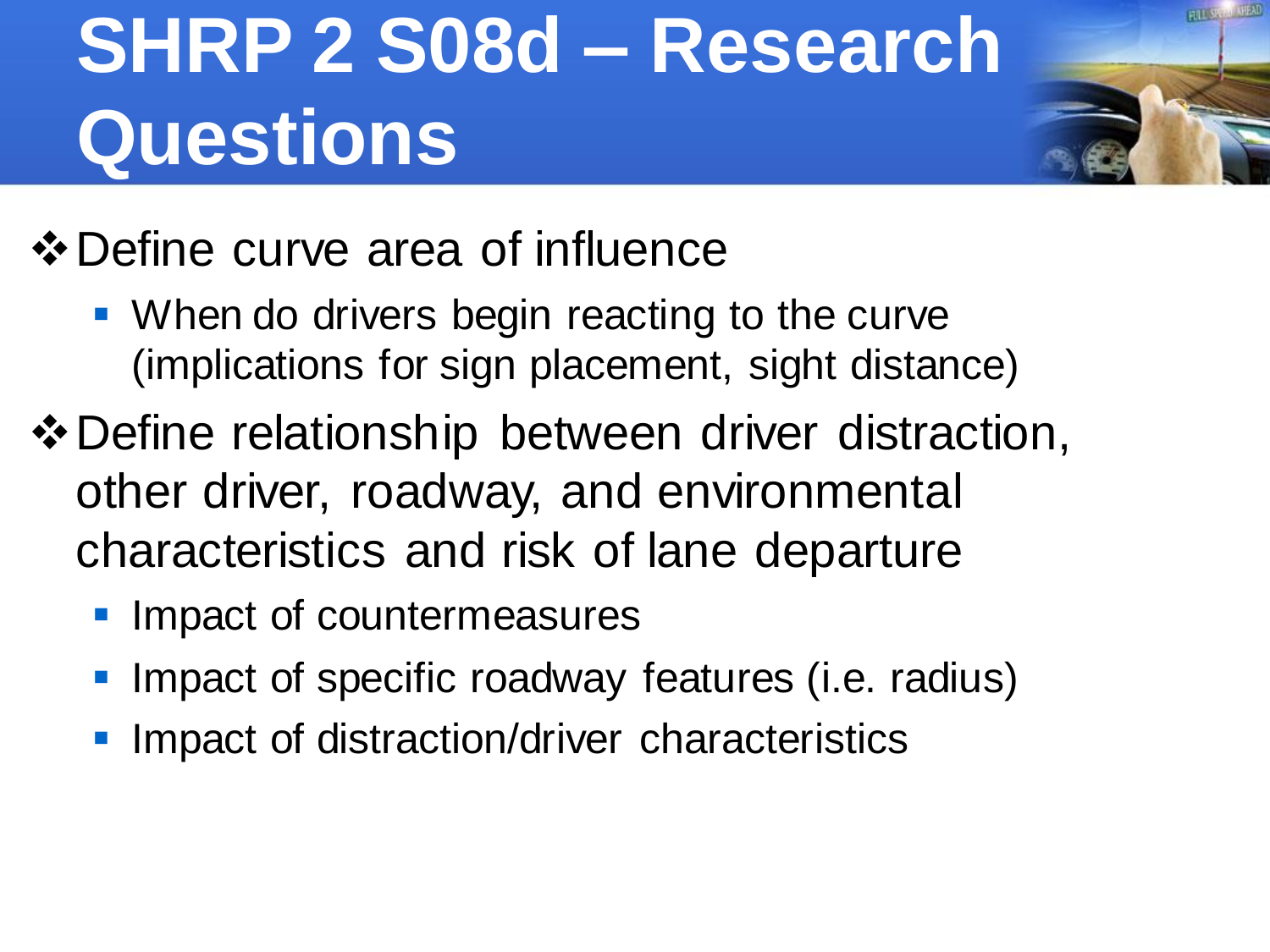- ❖ SHRP 2 S02 identified rationale for selection of research questions using SHRP 2 NDS data
- ❖ Does it matter to stakeholders?
	- State DOTs
	- $\blacksquare$  Lane departure crashes  $\sim$  50% fatal crashes
	- Curves have 3 x crash rate, of significant interest to state/local agencies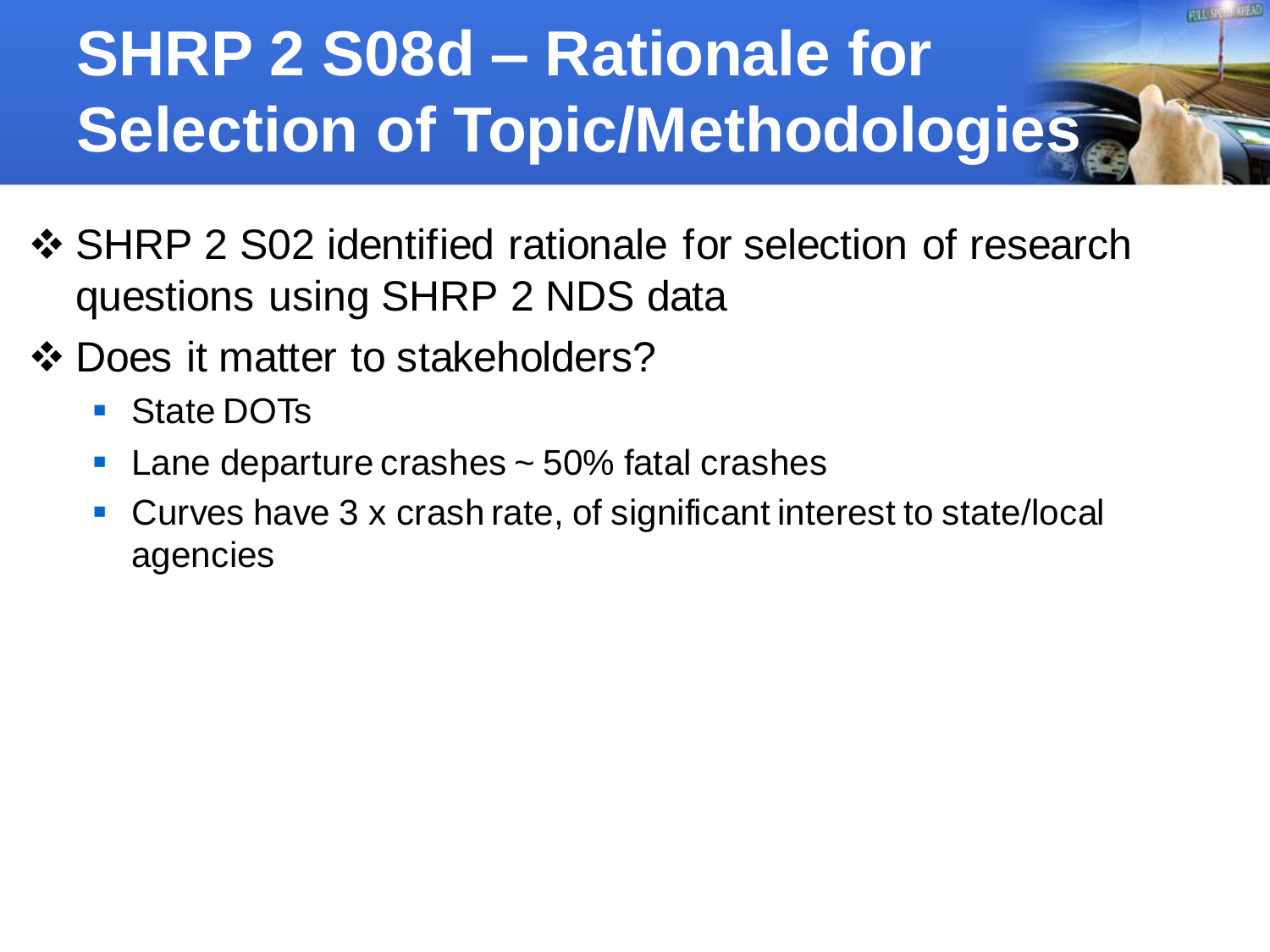- ❖ Are NDS data the right data (i.e. would simulation, crash data, etc. be better)
	- Crash data does not have information about what drivers are doing before lane departure event, no information about what is happening when all goes well, simulation is limited– no real driver response)

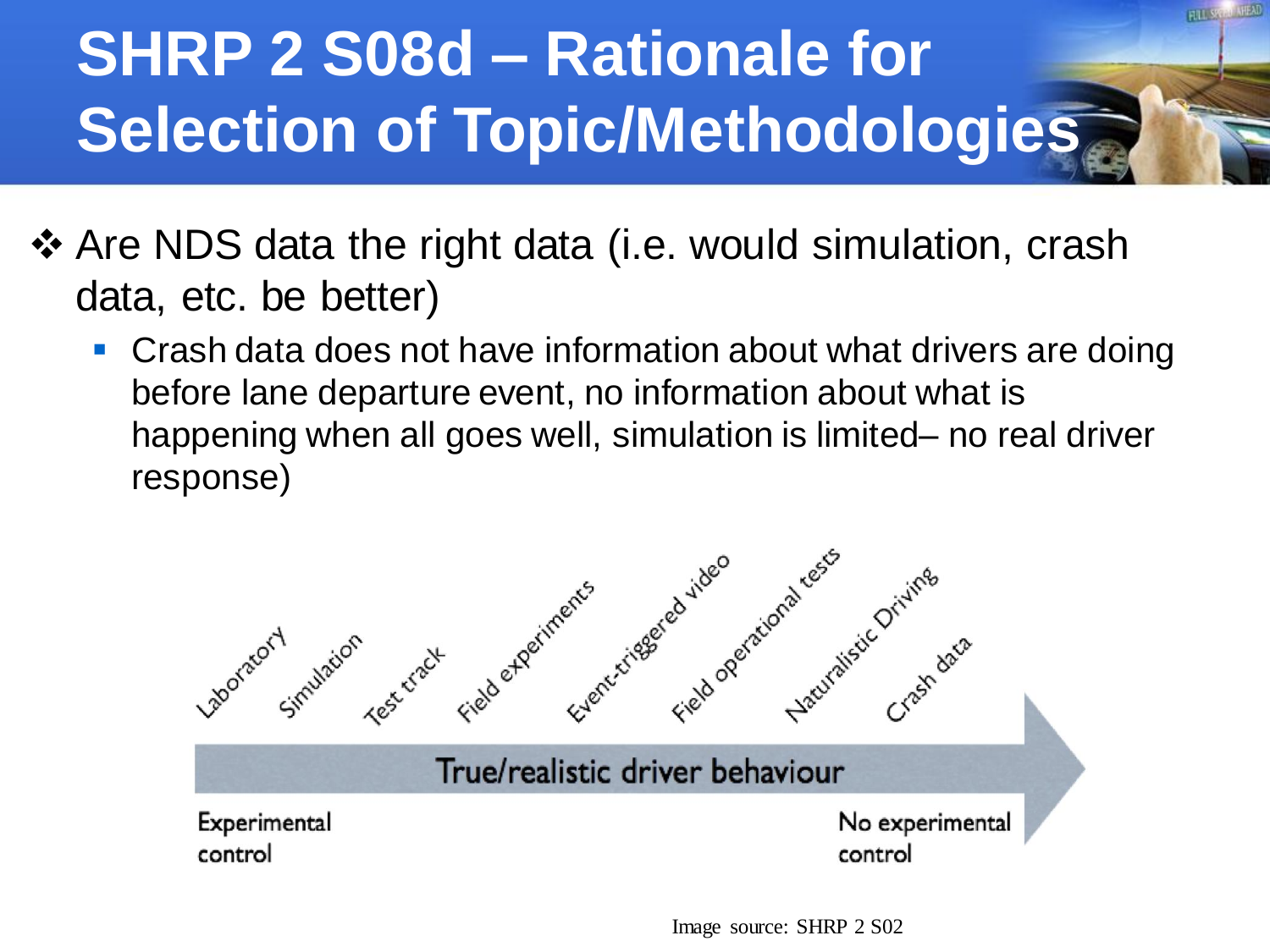- ❖ Can the data support the research question (evolving as we learn more about the data)
	- ISU team reviewed sample data set (variables likely to be available, accuracy, frequency)
	- Adjusted expectations as new information became available



Data sources: ESRI, Florida DOT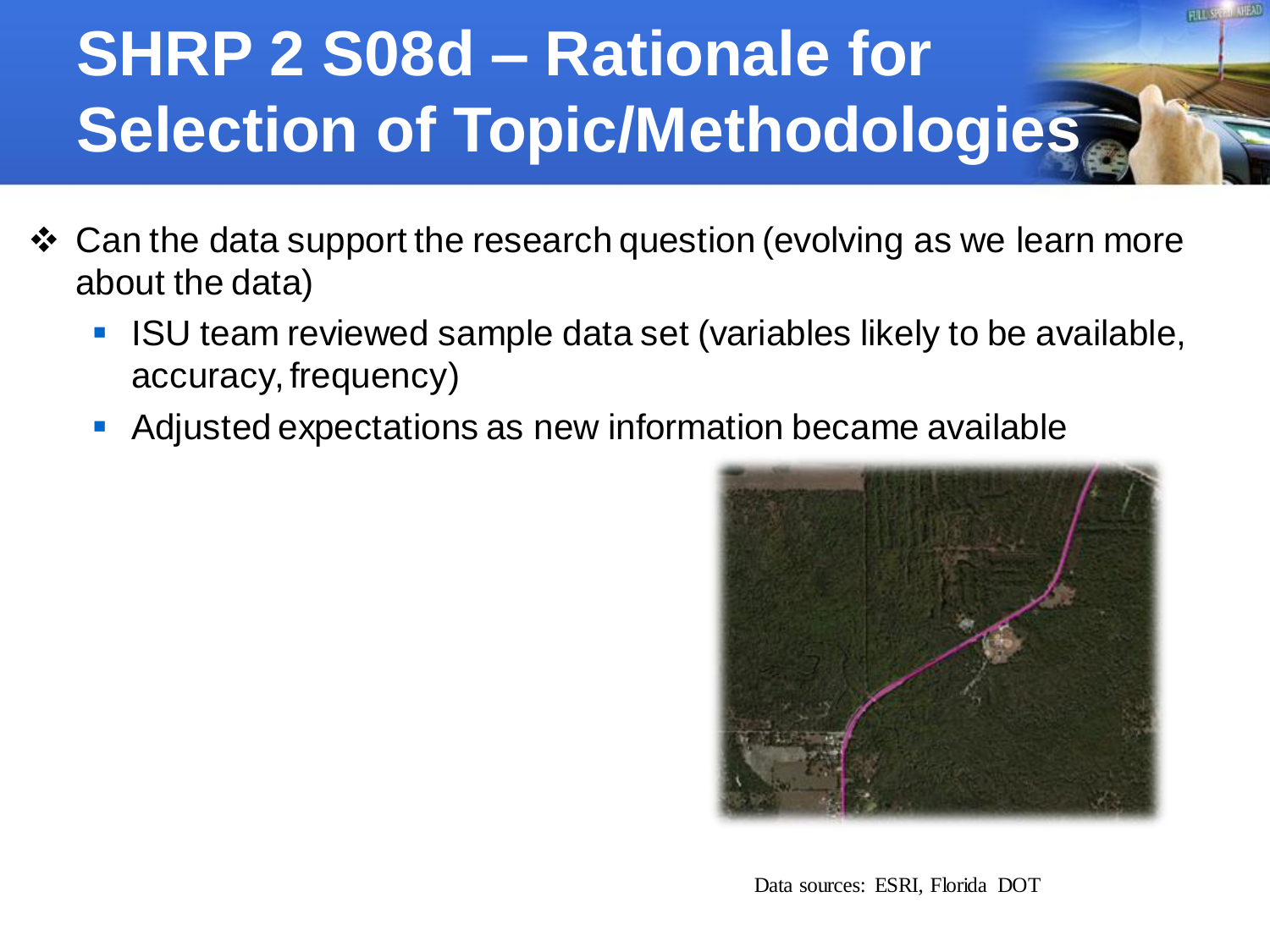- ❖ Is the research question structured so the results help stakeholders?
	- **Tried to structure so results reflected what DOTs/local agencies** expect (odds ratio rather than complicated statistical equations - as appropriate)
- ❖ Structured team to have varied expertise
	- Roadway data
	- **Traffic engineering**
	- Human factors
	- NDS data
	- GIS expertise
- ❖ Time and resources needed to address topic
	- i.e. calculated how long to manually reduce driver face video
	- Weighed sample size against practicality of reducing data

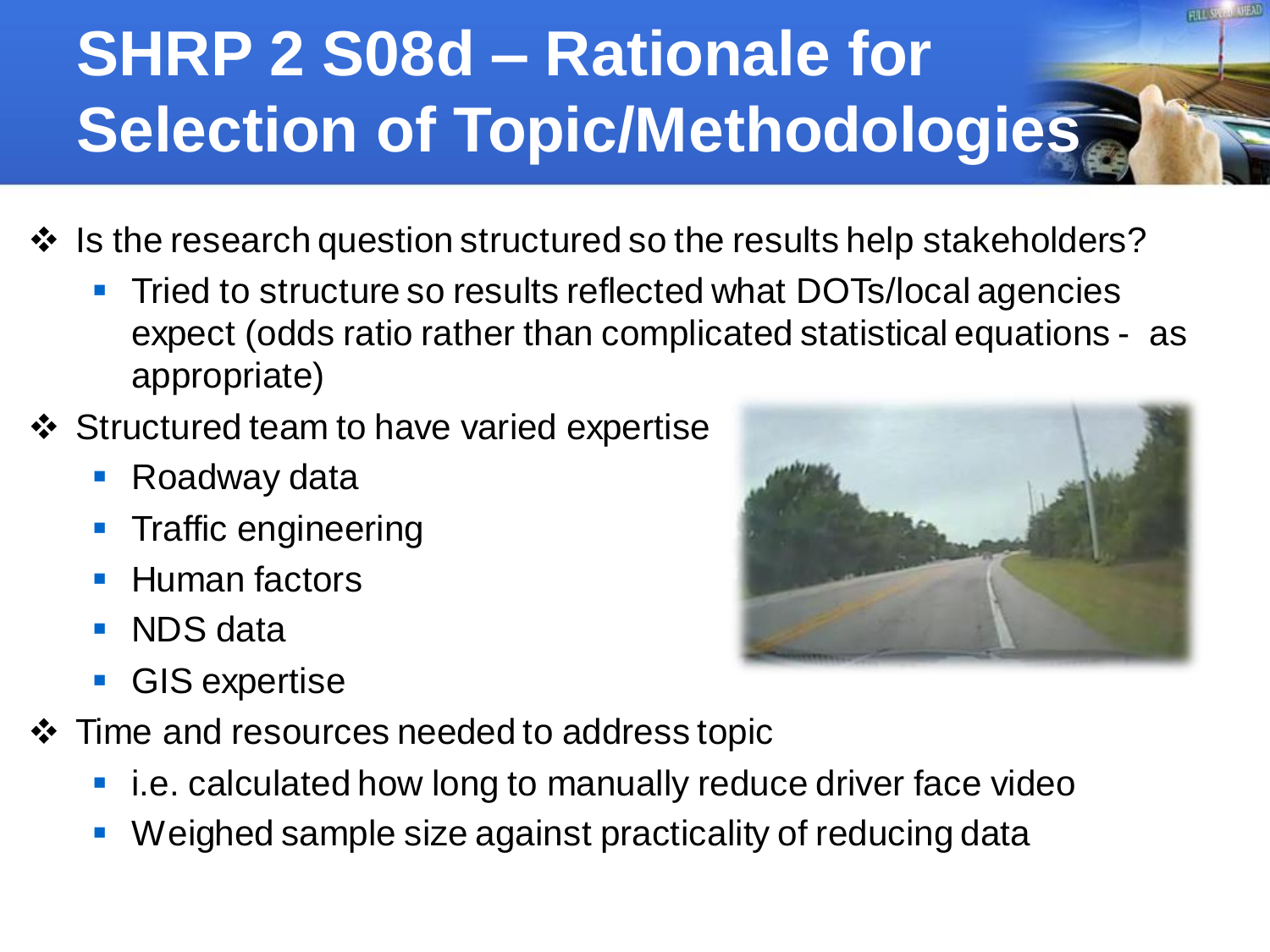#### **Big Picture Challenges/Lessons Learned**

- ❖ Ability to obtain IRB with home institution and data sharing agreement with VTTI
	- **EXEL Takes much longer than expected**
	- Start early
- ❖ Ability to securely store potentially identifying information (GPS traces, forward video, etc.)
	- Needed to have IT people trained in IRB, how to back up datasets
- ❖ Experience with large datasets
	- Data quality issues
	- Managing large data
	- Manual versus automated data reduction
	- **Noise (uninformed analyses may have erroneous results)** 
		- Statistical model to pick out driver upstream response point in some cases indicated a point far beyond curve sight distance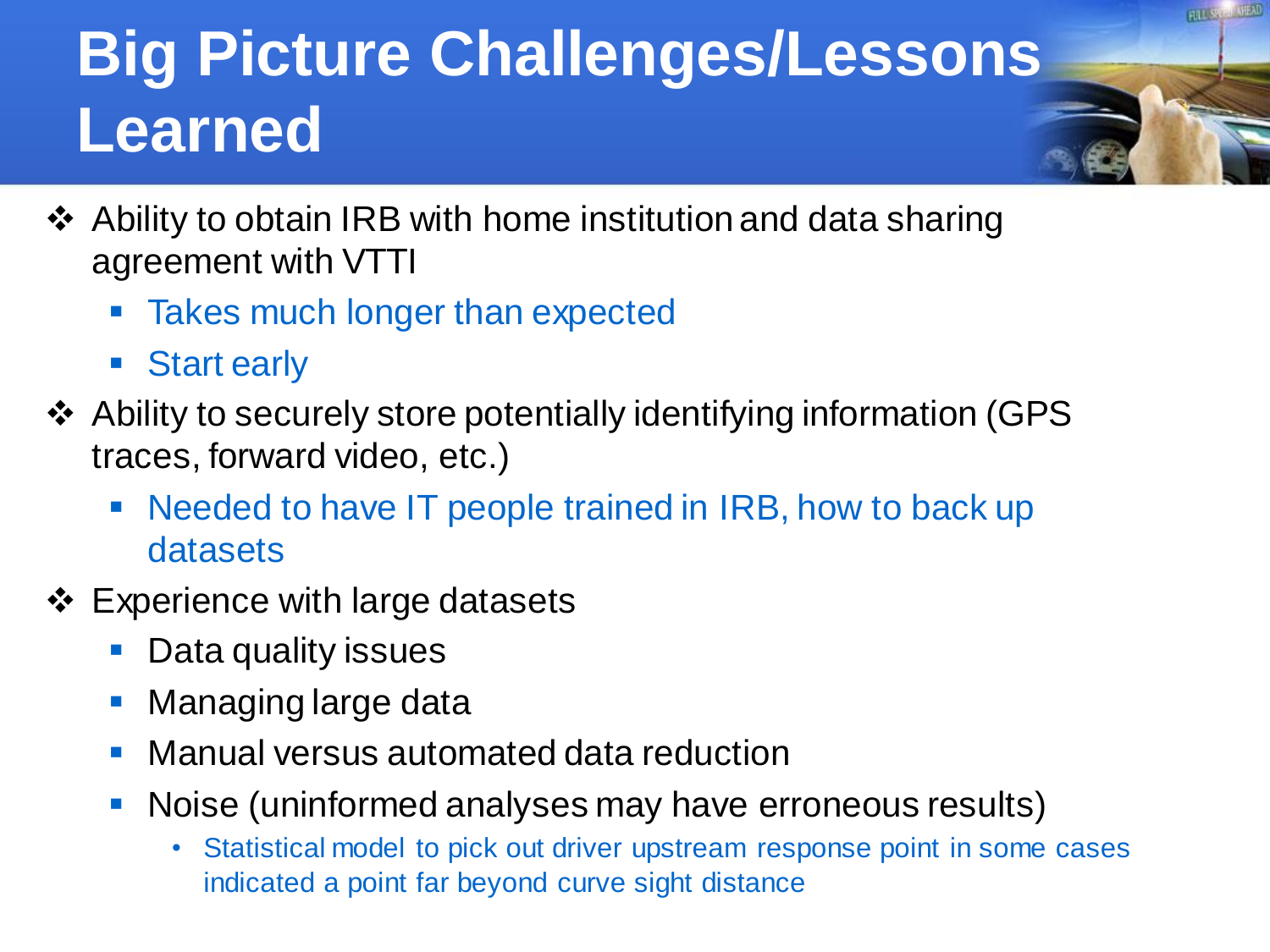#### **Big Picture Challenges/Lessons Learned**

- ❖ Understanding of diverse datasets
	- roadway data (potentially multiple datasets)
	- human factors (multiple data streams)
	- Sufficient understanding of GIS/spatial analyses to understand linking roadway/NDS data
	- Formed team with diverse talents
	- took time to understand data, data collection methods
	- Worked with VTTI/CTRE as needed to ask questions, understand data, budgeted time for these efforts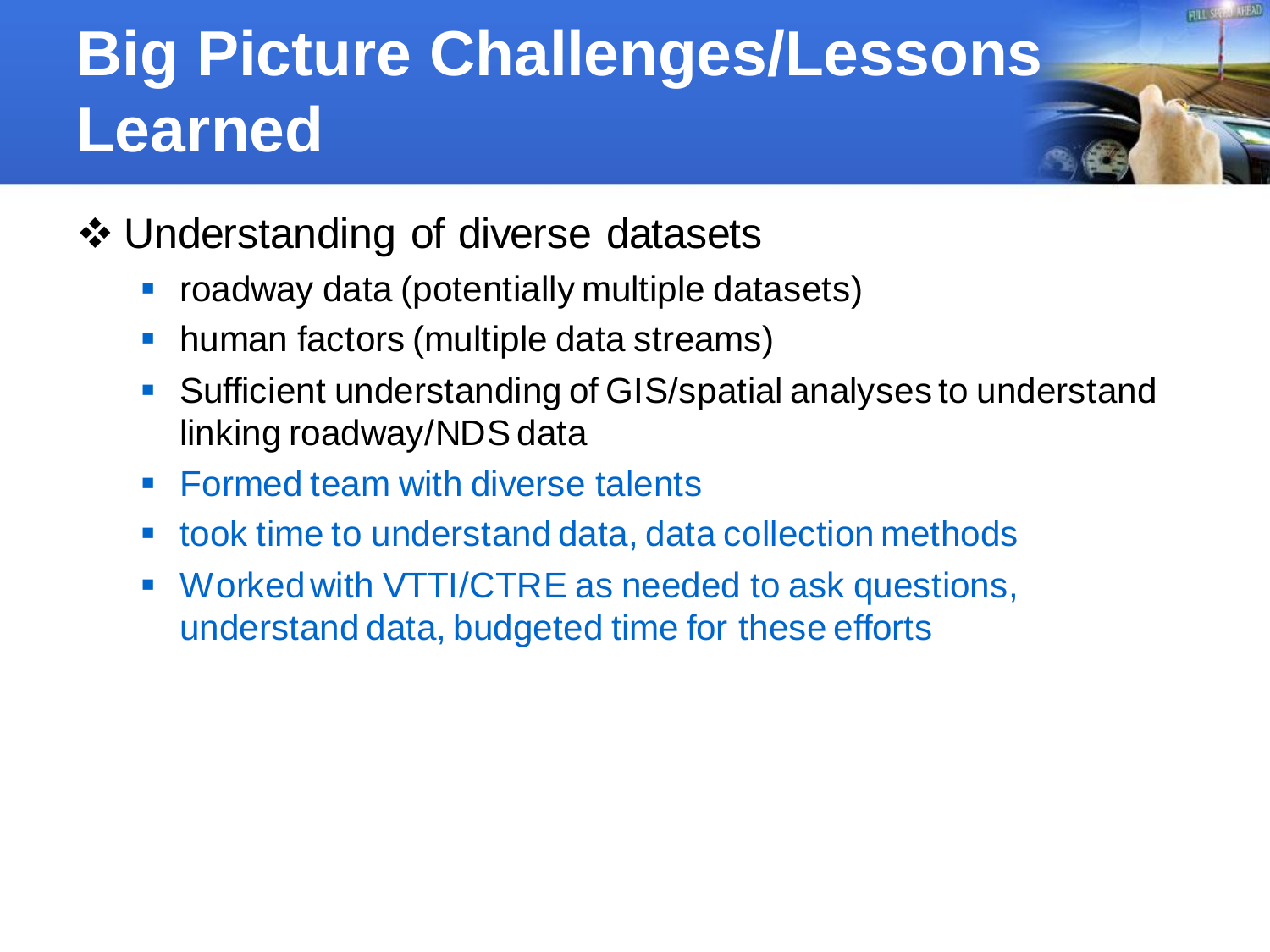## **Data Request Challenges**

- ❖ Identification of appropriate research questions
	- Can the research question be supported by the data?
	- **EXECTE:** Level of manual data reduction necessary to extract needed data
	- **If processes are automated, needs quality assurance protocols**
- ❖ Current understanding of how NDS/roadway data were linked
	- Data not linked in manner typically understood by roadway researchers (multiple GPS points linked to one segment rather than GPS points linked to corresponding segments),
	- Not clear if data be queried to extract a particular roadway of interest (e.g. rural 2-lane paved curves with radius < 2000 ft.) without additional manipulation
	- Need to consider how to target particular roadway type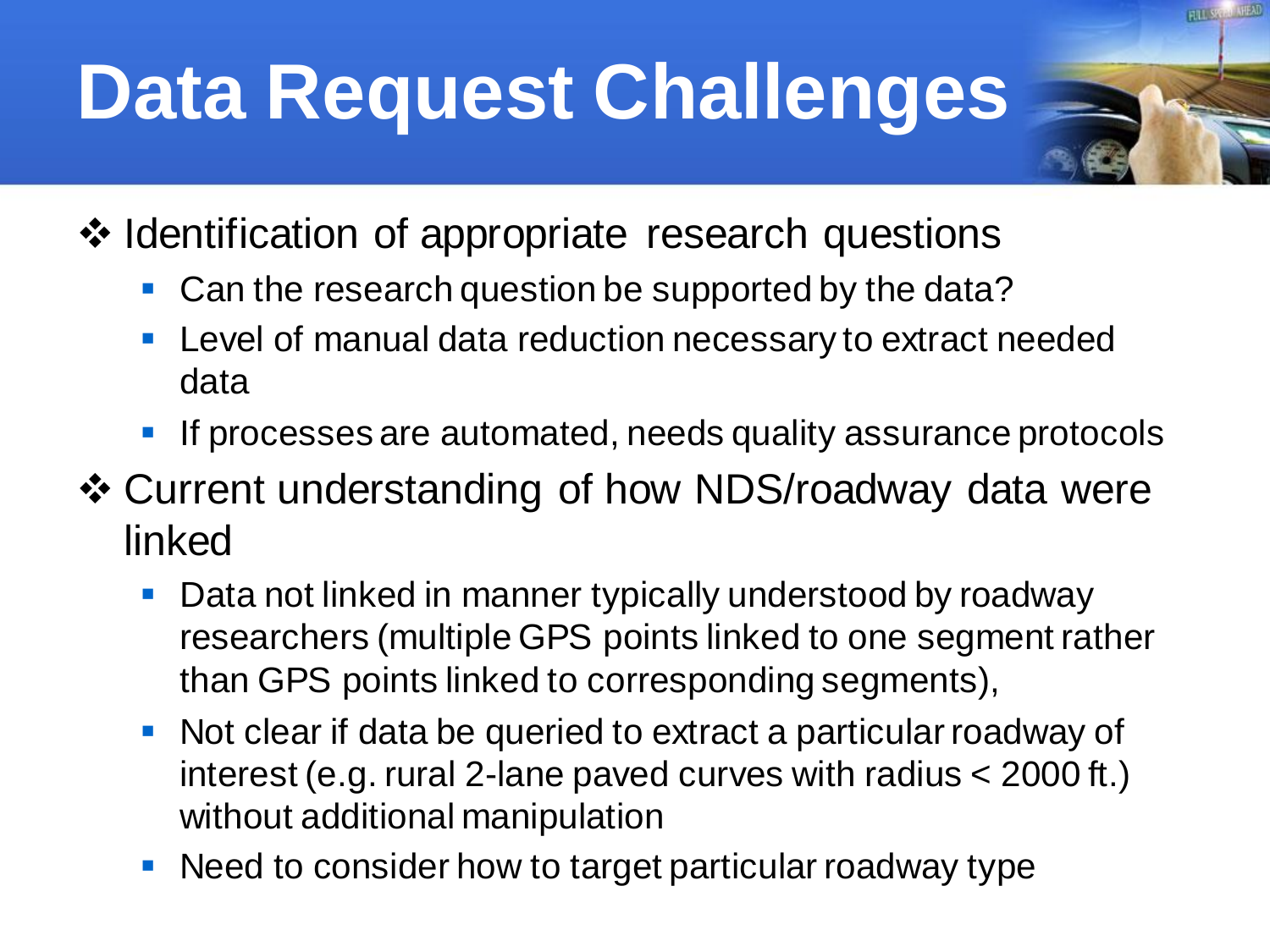## **Data Request Challenges**

- Significant resources to run queries
	- Need to set appropriate filters
		- Tried to understand data first
		- Worked with VTTI to decide how to set filters (iterative process)
	- Need to understand what data variables are available (accuracy, noise, consistency)
		- Reviewed sample dataset
		- Requested small dataset first (adapted research question as necessary)
		- Reviewed data dictionaries
		- Reviewed how variables were collected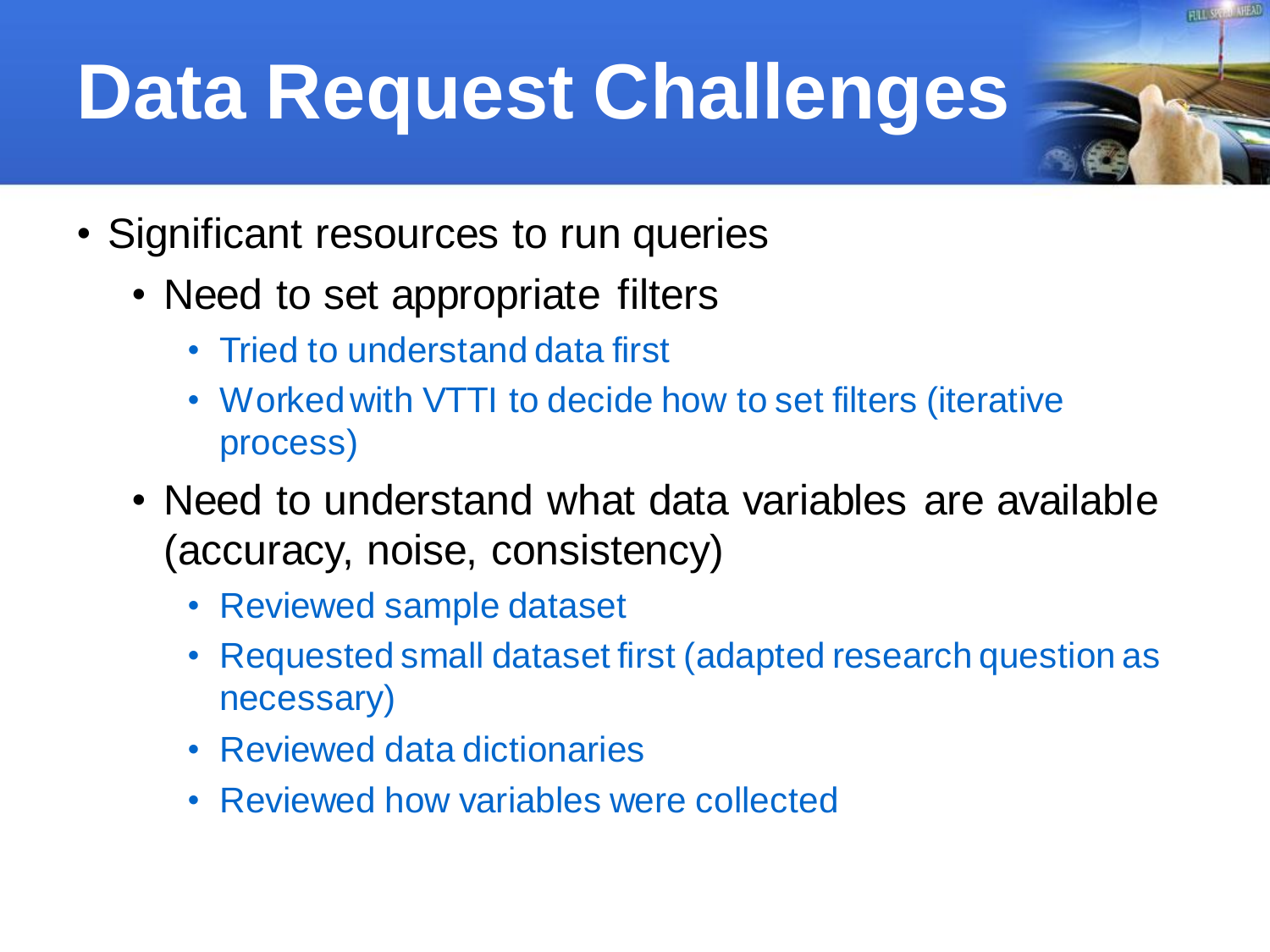## **Example of Challenges/Resolution**



- ❖ Steering wheel position less available than expected for S08
	- Used to establish reaction point
	- **E** Altered methodology for research question
	- May give indication of drowsy driving (not able to target drowsy drivers in data request)
- ❖ Difficulty in determing when sensors are working to set filters
	- Reviewed initial data
	- Fine-tuned query for final dataset
	- **EXTERN** ISSUES may be resolved as VTTI provides more info on sensor availability/accuracy
- ❖ Need to confirm availability/accuracy of desired output based on research needs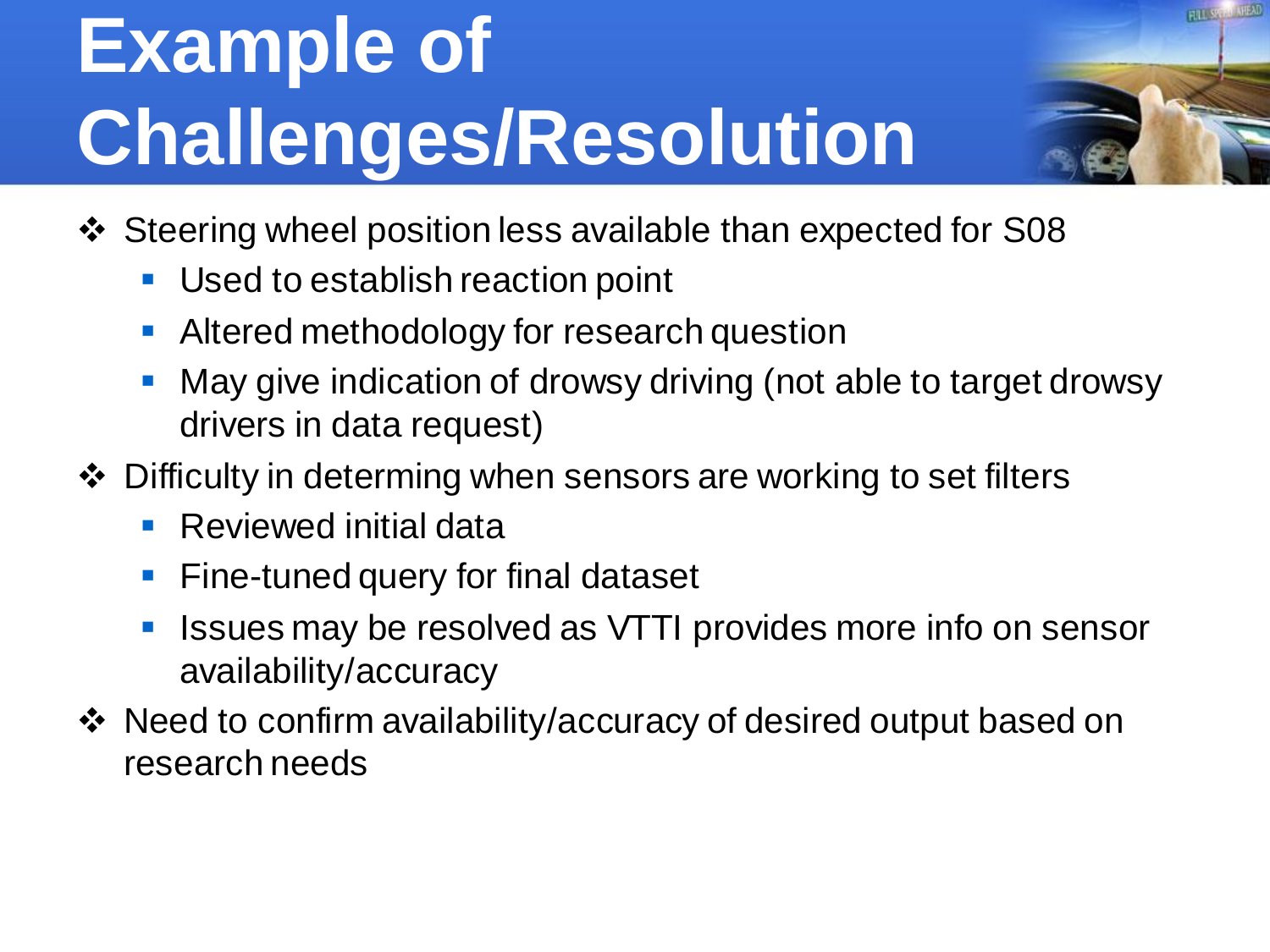## **Early implementation**



- ❖ Select topics likely to be successful in early stages until:
	- Body of researchers have expertise
	- Better estimates for costs for data extraction/reduction are available
	- Challenges/limitations of dataset are better understood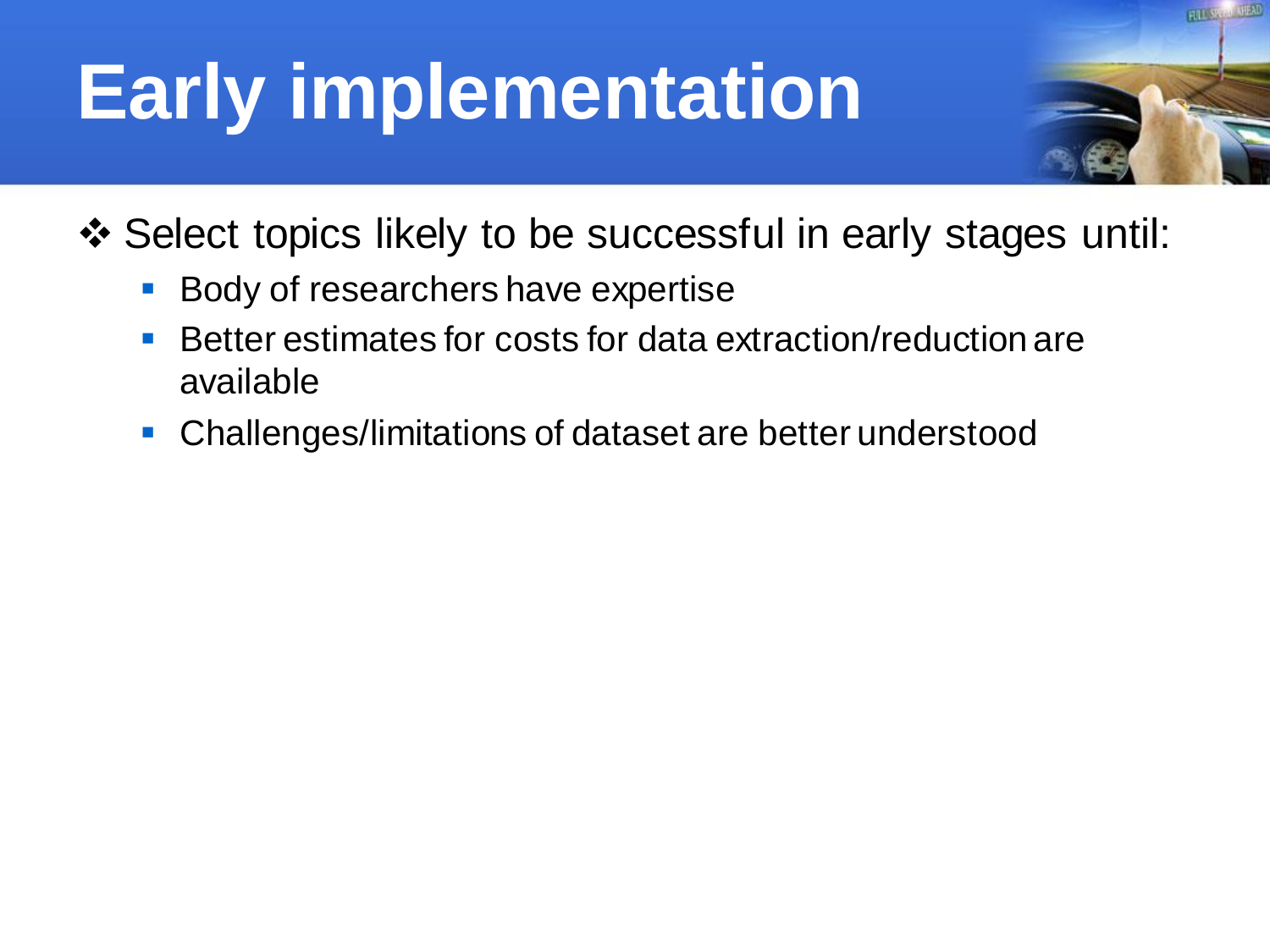

#### Early Implementation Topics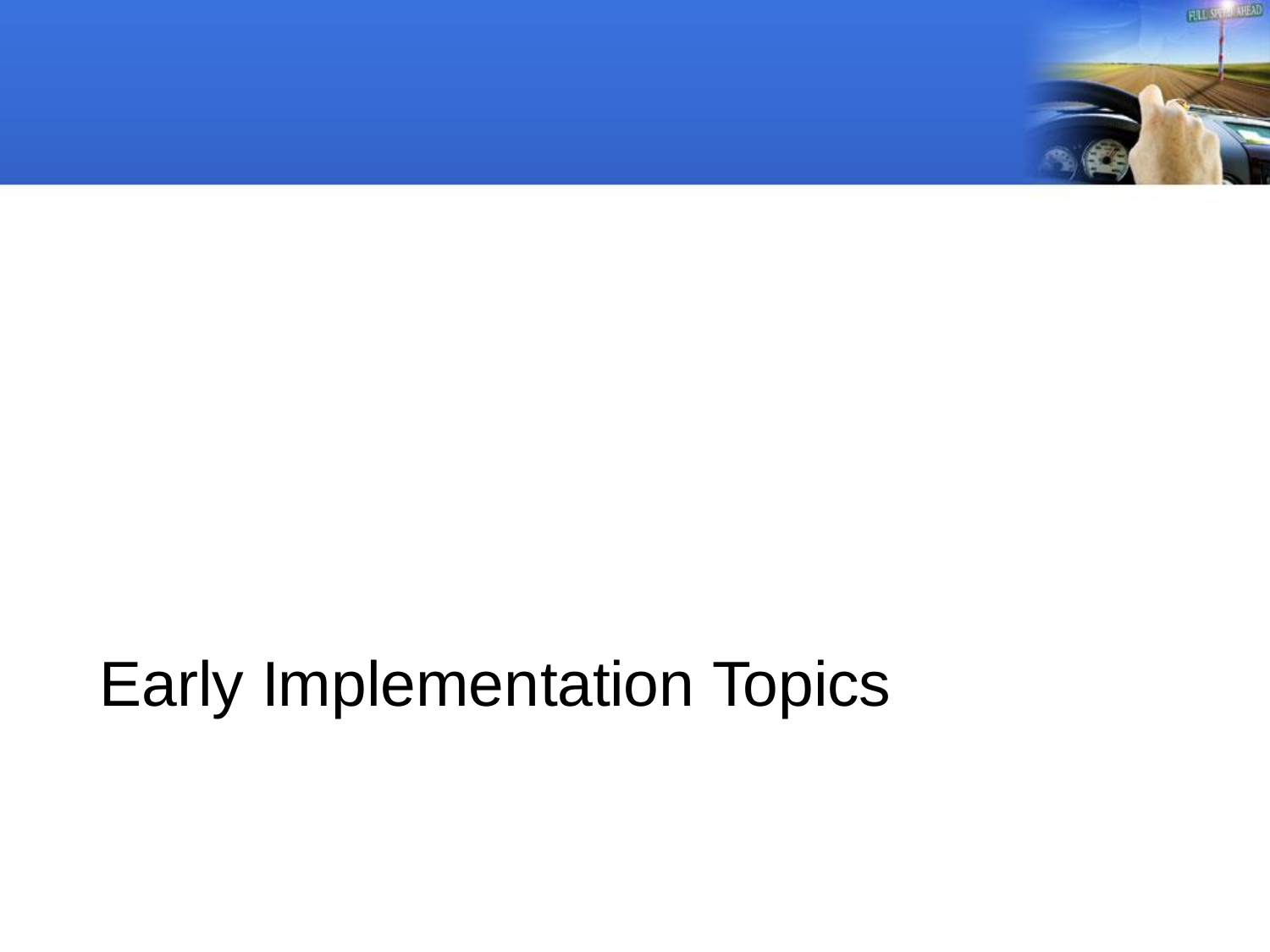#### **Typology of Crash/Near-crashes in the SHRP 2 Naturalistic Driving Study Data**

- ❖ Will be difficult in short term to determine what can be conducted within specific/time resources
- ❖ Review of safety critical events will provide insight into where resources could be best expended
- ❖ SHRP 2/VVTI plans to reduce variables for crash/nearcrash
	- 20 seconds before/10 seconds after
	- $\blacksquare$  ~ 700 crashes
	- $\blacksquare$  ~ 7000 near-crashes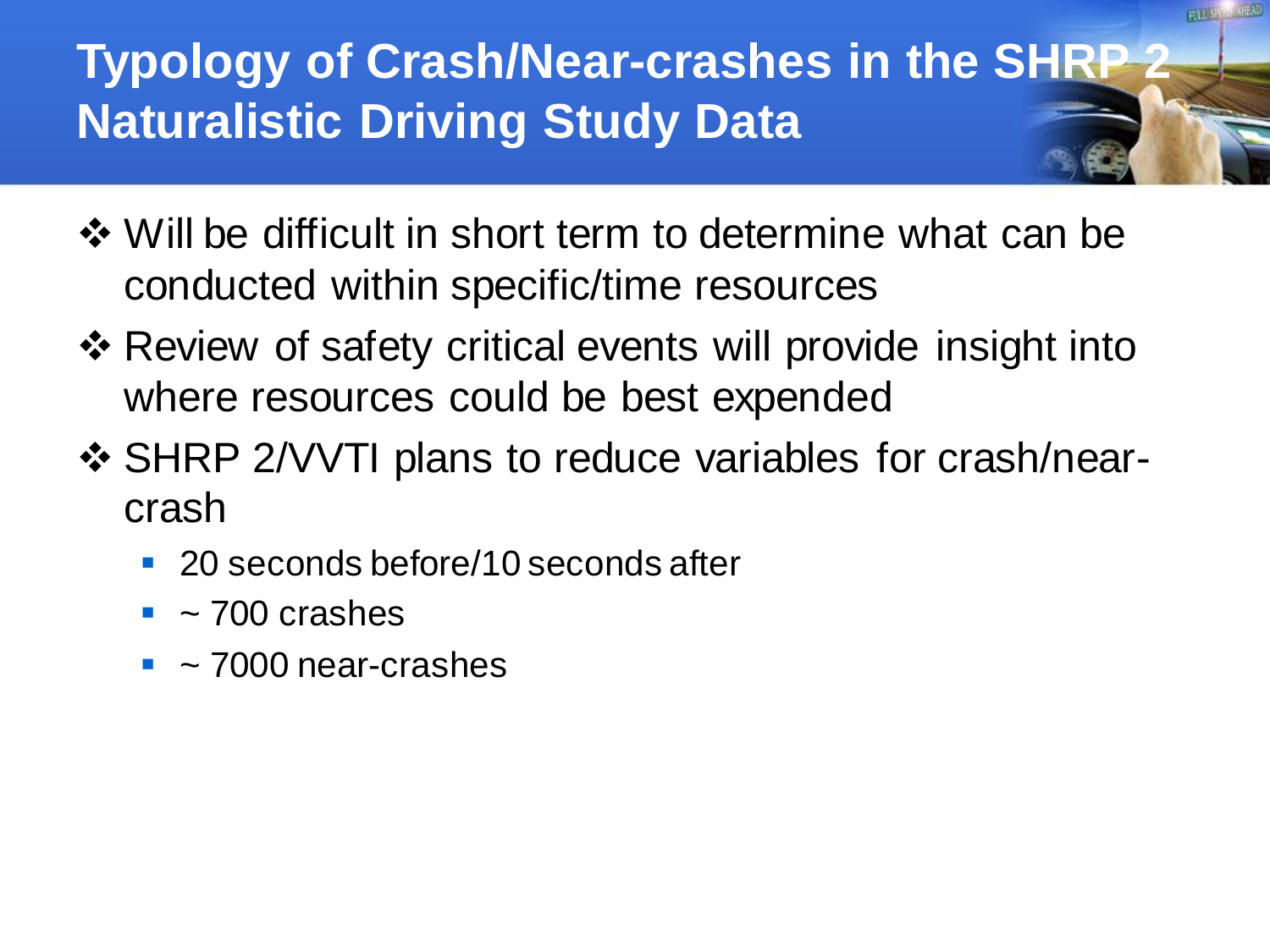#### **Typology of Crash/Near-crashes in the SHRP Naturalistic Driving Study Data**

- ❖ Summarize crash/near-crash event files (already prepared by VTTI)
	- Crash type
	- **Roadway types**
	- **Driver factors**
	- **Environmental factor**
- ❖ Summarize recommendations for types of analyzes that be conducted most efficiently in short-term

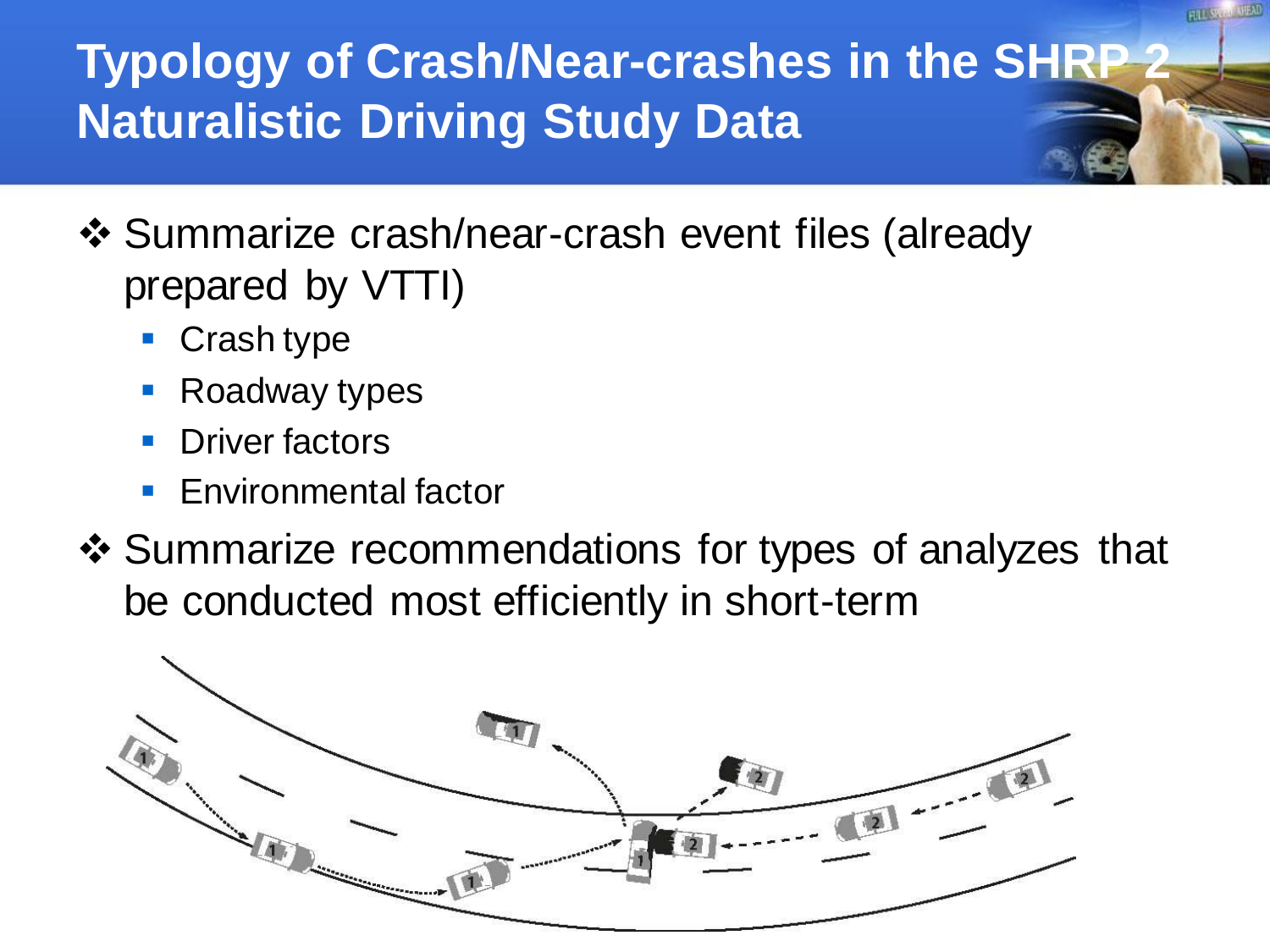## **Evaluating Rural Intersection Safety Risk**

- ❖ Rural intersections account for 30% of rural crashes
- ❖ Safety issues of rural intersections not well understood
- ❖ Research objective is to evaluate relationship between roadway, driver, and environmental characteristics and rural intersection crash risk
- ❖ Phase I: funded by Iowa DOT
	- Around 50 intersections
	- Evaluation of data
	- **Proof of concept**
- ❖ Phase II
	- Pooled fund or implementation project
	- 500 intersections



Image source: FHWA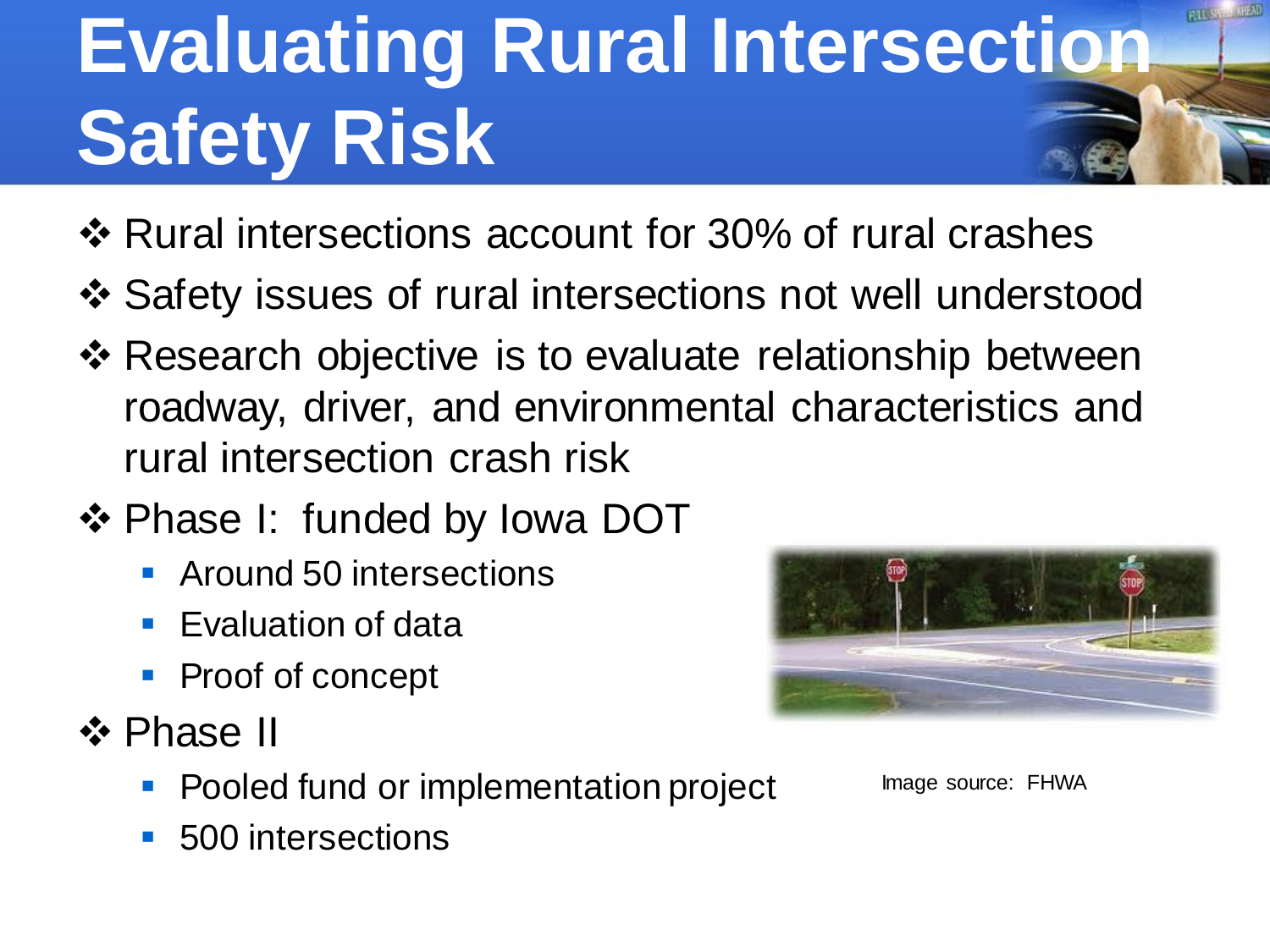#### **Evaluation of Driver Seat Belt Compliance**

- ❖ Use trip level summary
- ❖ Summarize factors associated with seat belt compliance/noncompliance
	- **Trip characteristics** 
		- o Time of day
		- o Vehicle type
		- o Month
		- o Day of week
		- o Trip duration
	- **Driver characteristics** 
		- o Risky behavior (number of violations, crashes)
		- o Medical condition
		- o Gender
		- o Age
		- o Education level
- ❖ Initial analysis conducted for Iowa DOT



Image source: FHWA